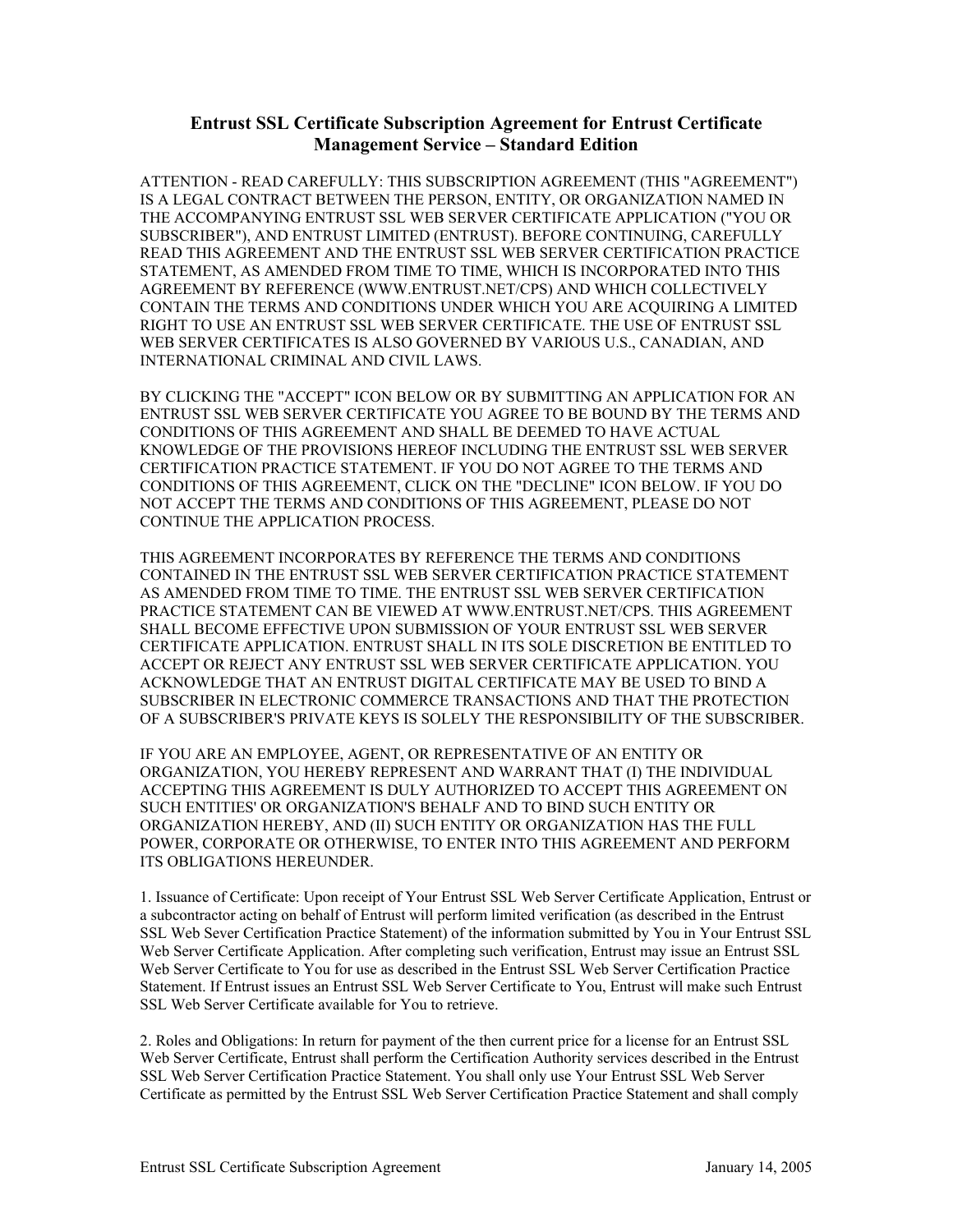with all obligations of the Entrust SSL Web Server Certification Practice Statement. You acknowledge that You understand and have the necessary information to make an informed decision about whether and the extent to which to use digital certificate technology and in particular Entrust SSL Web Server Certificates. You acknowledge that You have read the Entrust SSL Web Server Certification Practice Statement and understand the disclaimers of representations, warranties, and conditions, and limitations of liabilities and are making Your own judgment as to whether it is reasonable under the circumstances to use Entrust SSL Web Server Certificates. You are solely responsible for determining whether to use Entrust SSL Web Server Certificates and the extent of such use.

3. Fees: You shall pay all applicable fees for any Entrust SSL Web Server Certificates issued to You. Such payment shall be made within thirty (30) days of the receipt of an invoice from Entrust for any such Entrust SSL Web Server Certificates. In the event that You do not pay the applicable fees for any Entrust SSL Web Server Certificates issued to You, You shall not be entitled to use such Entrust SSL Web Server Certificates and Entrust may refused to process any subsequent applications submitted by You for additional Entrust SSL Web Server Certificates. The fees for Entrust SSL Web Server Certificates and information or services provided by Entrust in respect to Entrust SSL Web Server Certificates are set forth in the Entrust SSL Web Repository. These fees are subject to change, and any such changes shall become effective immediately after posting in the Entrust Repository. All amounts due under this Agreement must be paid to Entrust Limited or its invoicing affiliate Entrust, Inc., if applicable.

4. Lifecycle Monitoring Service: Entrust shall also provide You with a complementary lifecycle monitoring service ("LMS"). The LMS is designed to reduce the chance of disruption of Your service which may be caused by the expiration of the Your Entrust SSL Web Server Certificate. Entrust shall use commercially reasonable efforts to send an email to the technical contact listed in the information provided to Entrust with Your Entrust SSL Web Server Certificate Application. Such email will inform Your technical contact that Your Entrust SSL Web Server Certificate is due to expire shortly. Usually, the email notification will be sent approximately thirty (30) days prior to the date on which Your Entrust SSL Web Server Certificate is due to expire. In the event that Your contact information changes, You can still receive an LMS email notice if You provide Entrust with updated technical contact information at least sixty (60) days prior to the date that Your Entrust SSL Web Server Certificate is due to expire. You shall not be eligible for the LMS if Your technical contact information changes and Entrust is not informed of such change within the time period set forth above.

5. DISCLAIMER OF WARRANTY: EXCEPT FOR THE EXPLICIT REPRESENTATIONS, WARRANTIES, AND CONDITIONS PROVIDED IN THIS AGREEMENT AND THE ENTRUST SSL WEB SERVER CERTIFICATION PRACTICE STATEMENT, ENTRUST SSL WEB SERVER CERTIFICATES AND ANY SERVICES PROVIDED IN RESPECT TO ENTRUST SSL WEB SERVER CERTIFICATES ARE PROVIDED "AS IS", AND NEITHER ENTRUST NOR ANY INDEPENDENT THIRD-PARTY REGISTRATION AUTHORITIES OPERATING UNDER THE ENTRUST SSL WEB SERVER CERTIFICATION AUTHORITIES, NOR ANY RESELLERS, CO-MARKETERS, OR ANY SUBCONTRACTORS, DISTRIBUTORS, AGENTS, SUPPLIERS, EMPLOYEES, OR DIRECTORS OF ANY OF THE FOREGOING MAKE ANY REPRESENTATIONS OR GIVE ANY WARRANTIES, OR CONDITIONS, WHETHER EXPRESS, IMPLIED, STATUTORY, BY USAGE OF TRADE, OR OTHERWISE, AND ENTRUST, ALL INDEPENDENT THIRD-PARTY REGISTRATION AUTHORITIES OPERATING UNDER THE ENTRUST SSL WEB SERVER CERTIFICATION AUTHORITIES, ALL RESELLERS OR CO-MARKETERS, AND ANY SUBCONTRACTORS, DISTRIBUTORS, AGENTS, SUPPLIERS, EMPLOYEES, OR DIRECTORS OF ANY OF THE FOREGOING SPECIFICALLY DISCLAIM ANY AND ALL REPRESENTATIONS, WARRANTIES, AND CONDITIONS OF MERCHANTABILITY, NON-INFRINGEMENT, TITLE, SATISFACTORY QUALITY, OR FITNESS FOR A PARTICULAR PURPOSE. EXCEPT FOR THE EXPLICIT REPRESENTATIONS, WARRANTIES AND CONDITIONS CONTAINED IN THIS AGREEMENT AND IN THE ENTRUST SSL WEB SERVER CERTIFICATION PRACTICE STATEMENT, THE ENTIRE RISK OF THE USE OF ANY ENTRUST SSL WEB SERVER CERTIFICATES OR ANY SERVICES PROVIDED IN RESPECT ENTRUST SSL WEB SERVER CERTIFICATES OR THE VALIDATION OF DIGITAL SIGNATURES SHALL BE BORNE SOLELY BY YOU.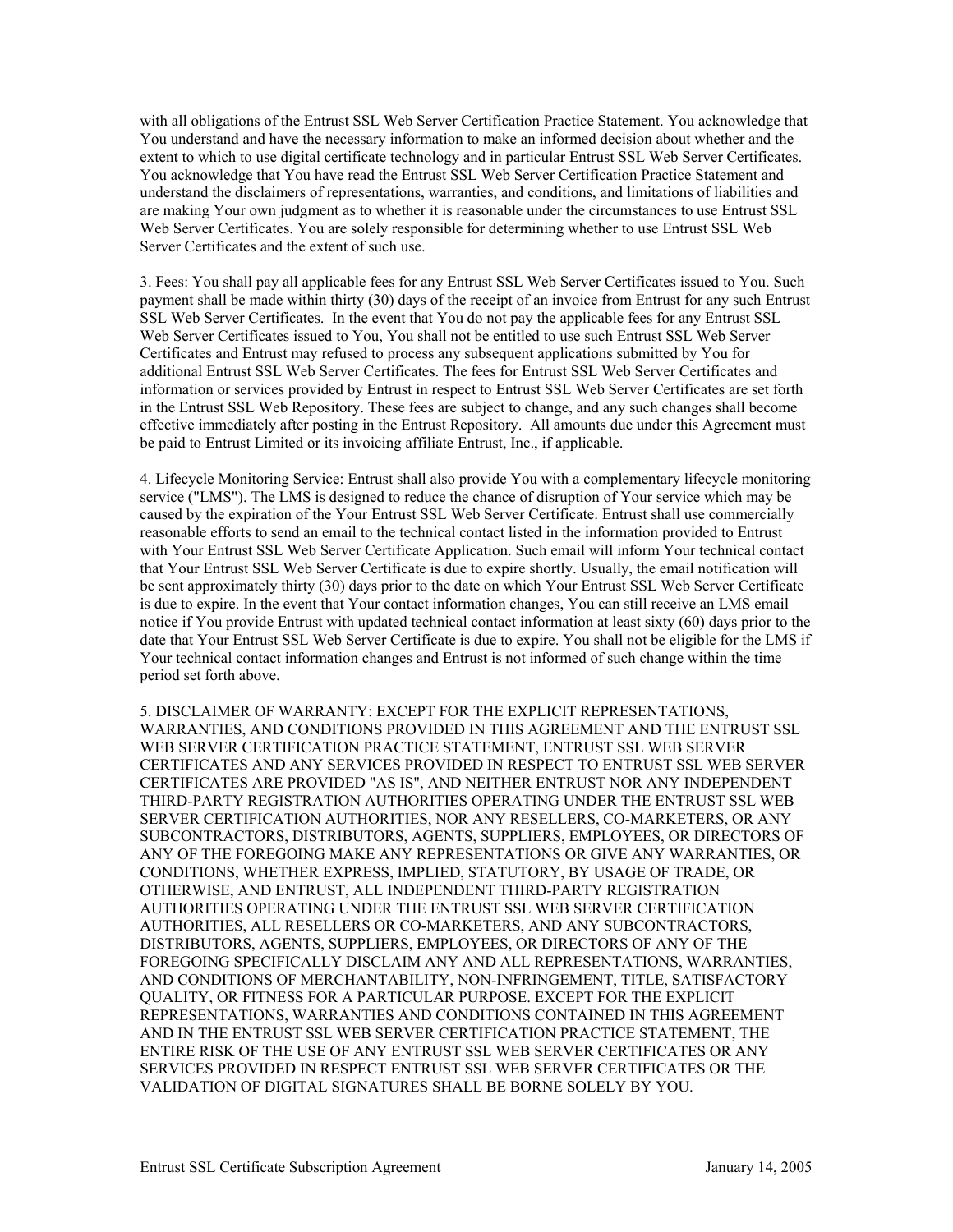6. LIMITATION OF LIABILITY: IN NO EVENT SHALL THE TOTAL CUMULATIVE LIABILITY OF ENTRUST, ANY INDEPENDENT THIRD-PARTY REGISTRATION AUTHORITIES OPERATING UNDER THE ENTRUST SSL WEB SERVER CERTIFICATION AUTHORITIES, ANY RESELLERS, OR CO-MARKETERS, OR ANY SUBCONTRACTORS, DISTRIBUTORS, AGENTS, SUPPLIERS, EMPLOYEES, OR DIRECTORS OF ANY OF THE FOREGOING TO YOU ARISING OUT OF OR RELATING TO ANY ENTRUST SSL WEB SERVER CERTIFICATE OR ANY SERVICES PROVIDED IN RESPECT TO ENTRUST SSL WEB SERVER CERTIFICATES, INCLUDING ANY USE OR RELIANCE ON ANY ENTRUST SSL WEB SERVER CERTIFICATES, EXCEED ONE THOUSAND UNITED STATES DOLLARS (\$1000.00 U.S.) ("CUMULATIVE DAMAGE CAP"). THIS LIMITATION SHALL APPLY ON A PER ENTRUST SSL WEB SERVER CERTIFICATE BASIS REGARDLESS OF THE NUMBER OF TRANSACTIONS, DIGITAL SIGNATURES, OR CAUSES OF ACTION ARISING OUT OF OR RELATED TO SUCH ENTRUST SSL WEB SERVER CERTIFICATE OR ANY SERVICES PROVIDED IN RESPECT TO SUCH ENTRUST SSL WEB SERVER CERTIFICATE. THE FOREGOING LIMITATIONS SHALL APPLY TO ANY LIABILITY WHETHER BASED IN CONTRACT (INCLUDING FUNDAMENTAL BREACH), TORT (INCLUDING NEGLIGENCE), LEGISLATION OR ANY OTHER THEORY OF LIABILITY, INCLUDING ANY DIRECT, INDIRECT, SPECIAL, STATUTORY, PUNITIVE, EXEMPLARY, CONSEQUENTIAL, RELIANCE, OR INCIDENTAL DAMAGES.

IN THE EVENT THAT LIABILITY ARISING OUT OF OR RELATING TO AN ENTRUST SSL WEB SERVER CERTIFICATE OR ANY SERVICES PROVIDED IN RESPECT TO AN ENTRUST SSL WEB SERVER CERTIFICATE EXCEEDS THE CUMULATIVE DAMAGE CAP SET FORTH IN THIS SECTION ABOVE, THE AMOUNTS AVAILABLE UNDER THE CUMULATIVE DAMAGE CAP SHALL BE APPORTIONED FIRST TO THE EARLIEST CLAIMS TO ACHIEVE FINAL DISPUTE RESOLUTION UNLESS OTHERWISE ORDERED BY A COURT OF COMPETENT JURISDICTION. IN NO EVENT SHALL ENTRUST OR ANY INDEPENDENT THIRD-PARTY REGISTRATION AUTHORITIES OPERATING UNDER THE ENTRUST SSL WEB SERVER CERTIFICATION AUTHORITIES, OR ANY RESELLERS, CO-MARKETERS, OR ANY SUBCONTRACTORS, DISTRIBUTORS, AGENTS, SUPPLIERS, EMPLOYEES, OR DIRECTORS OF ANY OF THE FOREGOING BE OBLIGATED TO PAY MORE THAN THE CUMULATIVE DAMAGE CAP FOR ANY ENTRUST SSL WEB SERVER CERTIFICATE OR ANY SERVICES PROVIDED IN RESEPCT TO AN ENTRUST SSL WEB SERVER CERTIFICATE REGARDLESS OF APPORTIONMENT AMONG CLAIMANTS.

IN NO EVENT SHALL ENTRUST OR ANY INDEPENDENT THIRD-PARTY REGISTRATION AUTHORITIES OPERATING UNDER THE ENTRUST SSL WEB SERVER CERTIFICATION AUTHORITIES, OR ANY RESELLERS, CO-MARKETERS, OR ANY SUBCONTRACTORS, DISTRIBUTORS, AGENTS, SUPPLIERS, EMPLOYEES, OR DIRECTORS OF ANY OF THE FOREGOING BE LIABLE FOR ANY INCIDENTAL, SPECIAL, STATUTORY, PUNITIVE, EXEMPLARY, INDIRECT, RELIANCE, OR CONSEQUENTIAL DAMAGES (INCLUDING, WITHOUT LIMITATION, DAMAGES FOR LOSS OF BUSINESS, LOSS OF BUSINESS OPPORTUNITIES, LOSS OF GOODWILL, LOSS OF PROFITS, BUSINESS INTERRUPTION, LOSS OF DATA, LOST SAVINGS OR OTHER SIMILAR PECUNIARY LOSS) WHETHER ARISING FROM CONTRACT (INCLUDING FUNDAMENTAL BREACH), TORT (INCLUDING NEGLIGENCE), LEGISLATION OR ANY OTHER THEORY OF LIABILITY.

THE FOREGOING LIMITATIONS SHALL APPLY NOTWITHSTANDING THE FAILURE OF ESSENTIAL PURPOSE OF ANY LIMITED REMEDY STATED HEREIN AND EVEN IF ENTRUST OR ANY INDEPENDENT THIRD-PARTY REGISTRATION AUTHORITY OPERATING UNDER AN ENTRUST SSL WEB SERVER CERTIFICATION AUTHORITY, OR ANY RESELLERS, CO-MARKETERS, OR ANY SUBCONTRACTORS, DISTRIBUTORS, AGENTS, SUPPLIERS, EMPLOYEES, OR DIRECTORS OF ANY OF THE FOREGOING HAVE BEEN ADVISED OF THE POSSIBILITY OF THOSE DAMAGES.

SOME JURISDICTIONS DO NOT ALLOW THE EXCLUSION OR LIMITATION OF LIABILITY FOR CONSEQUENTIAL OR INCIDENTAL DAMAGES, SO THESE LIMITATIONS SET FORTH ABOVE MAY NOT APPLY TO YOU. THE DISCLAIMERS OF REPRESENTATIONS, WARRANTIES, AND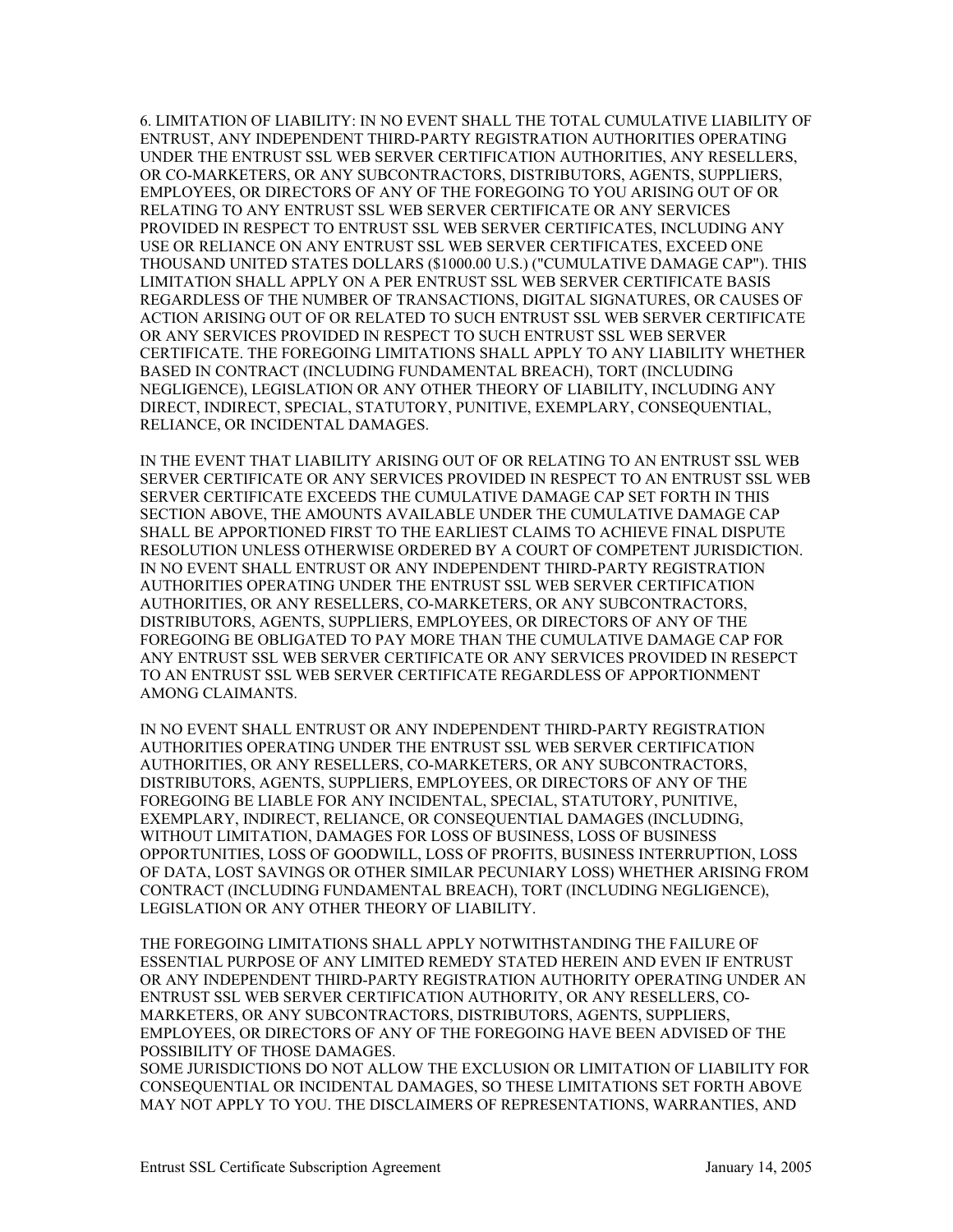CONDITIONS AND THE LIMITATIONS OF LIABILITY IN THIS AGREEMENT AND IN THE ENTRUST SSL WEB SERVER CERTIFICATION PRACTICE STATEMENT CONSTITUTE AN ESSENTIAL PART OF THIS AGREEMENT, THE ENTRUST SSL WEB SERVER CERTIFICATION PRACTICE STATEMENT, ANY OTHER SUBSCRIPTION AGREEMENTS, AND ANY RELYING PARTY AGREEMENTS. YOU ACKNOWLEDGE THAT BUT FOR THESE DISCLAIMERS OF REPRESENTATIONS, WARRANTIES, AND CONDITIONS AND LIMITATIONS OF LIABILITY, ENTRUST WOULD NOT ISSUE ENTRUST SSL WEB SERVER CERTIFICATES TO SUBSCRIBERS AND NEITHER ENTRUST NOR ANY ANY INDEPENDENT THIRD-PARTY REGISTRATION AUTHORITIES OPERATING UNDER AN ENTRUST SSL WEB SERVER CERTIFICATION AUTHORITY, NOR ANY RESELLERS, CO-MARKETERS, OR ANY SUBCONTRACTORS, DISTRIBUTORS, AGENTS, SUPPLIERS, EMPLOYEES, OR DIRECTORS OF ANY OF THE FOREGOING WOULD PROVIDE SERVICES IN RESPECT TO ENTRUST SSL WEB SERVER CERTIFICATES AND THAT THESE PROVISIONS PROVIDE FOR A REASONABLE ALLOCATION OF RISK.

7. Term: This Agreement shall continue for as long as You use the Entrust SSL Web Server Certificate issued to You, however, it shall terminate if You fail to comply with any of the material terms or conditions of this Agreement or the Entrust SSL Web Server Certification Practice Statement. This Agreement shall terminate upon expiration of Your Entrust SSL Web Server Certificate. You must, upon expiration of Your Entrust SSL Web Server Certificate, or upon termination of this Agreement, cease all use of Your Entrust SSL Web Server Certificate and remove it from the devices and/or software in which it has been installed. The provisions entitled Disclaimer of Warranties, Limitation of Liability, Term, Severability and those provisions of the Entrust SSL Web Server Certification Practice Statement that are designated as surviving termination shall continue in force even after any termination or expiration of this Agreement.

8. Severability: Whenever possible, each provision of this Agreement, the Entrust SSL Web Server Certification Practice Statement, any other Subscription Agreements, and any Relying Party Agreements shall be interpreted in such manner as to be effective and valid under applicable law. If the application of any provision of this Agreement, the Entrust SSL Web Server Certification Practice Statement, any other Subscription Agreement, or any Relying Party Agreement or any portion thereof to any particular facts or circumstances shall be held to be invalid or unenforceable by an arbitrator or court of competent jurisdiction, then (i) the validity and enforceability of such provision as applied to any other particular facts or circumstances and the validity of other provisions of this Agreement, the Entrust SSL Web Server Certification Practice Statement, any other Subscription Agreements, or any Relying Party Agreements shall not in any way be affected or impaired thereby, and (ii) such provision shall be enforced to the maximum extent possible so as to effect its intent and it shall be reformed without further action to the extent necessary to make such provision valid and enforceable.

FOR GREATER CERTAINTY, IT IS EXPRESSLY UNDERSTOOD AND AGREED THAT EVERY PROVISION OF THIS AGREEMENT, THE ENTRUST SSL WEB SERVER CERTIFICATION PRACTICE STATEMENT, ANY OTHER SUBSCRIPTION AGREEMENTS OR ANY RELYING PARTY AGREEMENTS THAT DEALS WITH (I) LIMITATION OF LIABILITY OR DAMAGES, (II) DISCLAIMERS OF REPRESENTATIONS, WARRANTIES, CONDITIONS, OR LIABILITIES, OR (III) INDEMNIFICATION, IS EXPRESSLY INTENDED TO BE SEVERABLE FROM ANY OTHER PROVISIONS OF THIS AGREEMENT, THE ENTRUST SSL WEB SERVER CERTIFICATION PRACTICE STATEMENT, ANY OTHER SUBSCRIPTION AGREEMENTS, OR ANY RELYING PARTY AGREEMENTS AND SHALL BE SO INTERPRETED AND ENFORCED.

9. Third Party Databases and D-U-N-S® Number. In performing limited verification Entrust (or a subcontractor acting on behalf of Entrust (a "Subcontractor")) may determine whether the organizational identity, address, and domain name provided with Your Entrust SSL Web Server Certificate Application are consistent with information contained in third-party databases (the "Databases"), which may include the Dun & Bradstreet Inc. ("D&B") database. Entrust or a Subcontractor may perform an investigation which may attempt to confirm Your business name, street address, mailing address, telephone number, line of business, year started, number of employees, CEO, telephone number and Your business existence. You may be assigned a D-U-N-S® Number if Entrust or its Subcontractor is able to procure independent